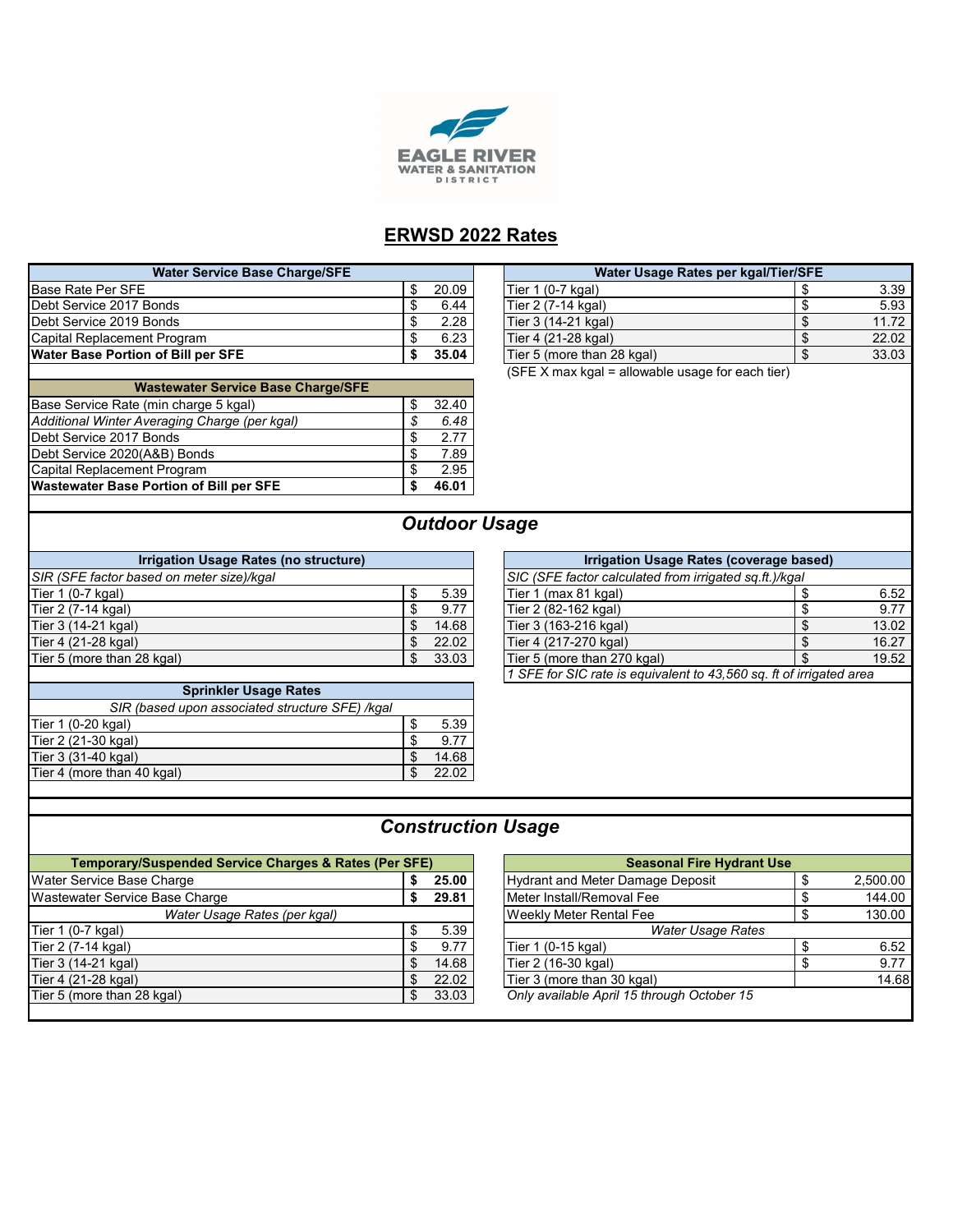

## **UERWA 2022 Rates**

| Water Service Base Charge (per SFE)       |         | Water Usage Rates (per SFE)                      |
|-------------------------------------------|---------|--------------------------------------------------|
| <b>Base Rate</b>                          | \$21.39 | Tier 1 (0-7 kgal)                                |
| Debt Service 2013 Bonds                   | \$3.28  | Tier 2 (7-14 kgal)                               |
| Debt Service 2020(A&B) Bonds              | \$8.70  | Tier 3 (14-21 kgal)                              |
| Capital Replacement Program               | \$3.96  | Tier 4 (21-28 kgal)                              |
| <b>Water Base Portion of Bill per SFE</b> | \$37.33 | Tier 5 (more than 28 kgal)                       |
|                                           |         | (SFE X max kgal = allowable usage for each tier) |
|                                           |         |                                                  |

| <b>Water Service Base Charge (per SFE)</b>    |      | <b>Water Usage Rates (per SFE)</b>               |       |
|-----------------------------------------------|------|--------------------------------------------------|-------|
| \$21.39<br>Base Rate                          |      | Tier 1 (0-7 kgal)                                | 4.48  |
| \$3.28<br>Debt Service 2013 Bonds             |      | Tier 2 (7-14 kgal)                               | 6.72  |
| \$8.70<br>Debt Service 2020(A&B) Bonds        |      | Tier 3 (14-21 kgal)                              | 11.72 |
| Capital Replacement Program                   | 3.96 | Tier 4 (21-28 kgal)                              | 22.02 |
| \$37.33<br>Water Base Portion of Bill per SFE |      | Tier 5 (more than 28 kgal)                       | 33.03 |
|                                               |      | (SFE X max kgal = allowable usage for each tier) |       |

Base Service Charge (min 5 kgal) 32.40 *Additional Winter Averaging Charge (per kgal)* <br> **6.48 Village at Avon Water <b>1988 1999 1999 1999 1999 1999 1999 1999 1999 1999 1999 1999 1999 1999 1999 1999 1999 1999 1999 1999 1** Debt Service 2017 Bonds Debt Service 2020 (A&B) Bonds<br>
Capital Replacement Program
5 2.95 Capital Replacement Program <br>
Wastewater Base Portion of Bill per SFE \$46.01 **Wastewater Base Portion of Bill per SFE 46.01\$ Wastewater Service Base Charge (per SFE)** 

| Town/Metro Base Charge (per SFE) |        |
|----------------------------------|--------|
| Avon Water                       | \$3.25 |
| $\overline{1}$                   |        |

#### *Outdoor Usage*

| Irrigation Usage Rates (no structure) |  |                             |                                                                                               |
|---------------------------------------|--|-----------------------------|-----------------------------------------------------------------------------------------------|
|                                       |  |                             |                                                                                               |
| 6.52                                  |  | Tier 1 (max 81 kgal)        |                                                                                               |
| \$9.77                                |  | Tier 2 (82-162 kgal)        |                                                                                               |
| \$14.68                               |  | Tier 3 (163-216 kgal)       |                                                                                               |
| \$22.02                               |  | Tier 4 (217-270 kgal)       |                                                                                               |
| \$33.03                               |  | Tier 5 (more than 270 kgal) |                                                                                               |
|                                       |  |                             | Irrigation Usage Rates (coverage ba<br>SIC (SFE factor calculated from irrigated sq.ft.)/kga. |

| Irrigation Usage Rates (no structure)     |         |  | Irrigation Usage Rates (coverage based)                          |  |       |
|-------------------------------------------|---------|--|------------------------------------------------------------------|--|-------|
| SIR (SFE factor based on meter size)/kgal |         |  | SIC (SFE factor calculated from irrigated sq.ft.)/kgal           |  |       |
| Tier 1 (0-7 kgal)                         | 6.52    |  | Tier 1 (max 81 kgal)                                             |  | 6.52  |
| Tier 2 (7-14 kgal)                        | 9.77    |  | Tier 2 (82-162 kgal)                                             |  | 9.77  |
| Tier 3 (14-21 kgal)                       | \$14.68 |  | Tier 3 (163-216 kgal)                                            |  | 13.02 |
| Tier 4 (21-28 kgal)                       | \$22.02 |  | Tier 4 (217-270 kgal)                                            |  | 16.27 |
| Tier 5 (more than 28 kgal)                | \$33.03 |  | Tier 5 (more than 270 kgal)                                      |  | 19.52 |
|                                           |         |  | 1 CEE for CIC rate in equivalent to 12 EEO as the firmented area |  |       |

*1 SFE for SIC rate is equivalent to 43,560 sq. ft of irrigated area*

| <b>Sprinkler Usage Rates</b>                    |         |  |  |  |  |  |
|-------------------------------------------------|---------|--|--|--|--|--|
| SIR (based upon associated structure SFE) /kgal |         |  |  |  |  |  |
| Tier 1 (0-20 kgal)                              | 6.52    |  |  |  |  |  |
| Tier 2 (21-30 kgal)                             | 9.77    |  |  |  |  |  |
| Tier 3 (31-40 kgal)                             | \$14.68 |  |  |  |  |  |
| Tier 4 (more than 40 kgal)                      | \$22.02 |  |  |  |  |  |
|                                                 |         |  |  |  |  |  |

#### *Construction Usage*

| <b>Temporary/Suspended Service Charges &amp; Rates (Per SFE)</b> | <b>Seasonal Fire Hydrant Use</b> |                                            |  |          |  |
|------------------------------------------------------------------|----------------------------------|--------------------------------------------|--|----------|--|
| Water Service Base Charge                                        | \$26.64                          | Hydrant and Meter Damage Deposit           |  | 2,500.00 |  |
| Wastewater Service Base Charge                                   | \$29.81                          | Meter Install/Removal Fee                  |  | 144.00   |  |
| <b>Water Usage Rates</b>                                         |                                  | <b>Weekly Meter Rental Fee</b>             |  | 130.00   |  |
| Tier 1 (0-7 kgal)                                                | 6.52<br>\$.                      | <b>Water Usage Rates</b>                   |  |          |  |
| Tier 2 (7-14 kgal)                                               | 9.77                             | Tier 1 (0-15 kgal)                         |  | 6.52     |  |
| Tier 3 (14-21 kgal)                                              | \$14.68                          | Tier 2 (16-30 kgal)                        |  | 9.77     |  |
| Tier 4 (21-28 kgal)                                              | \$22.02                          | Tier 3 (more than 30 kgal)                 |  | 14.68    |  |
| Tier 5 (more than 28 kgal)                                       | \$33.03                          | Only available April 15 through October 15 |  |          |  |
|                                                                  |                                  |                                            |  |          |  |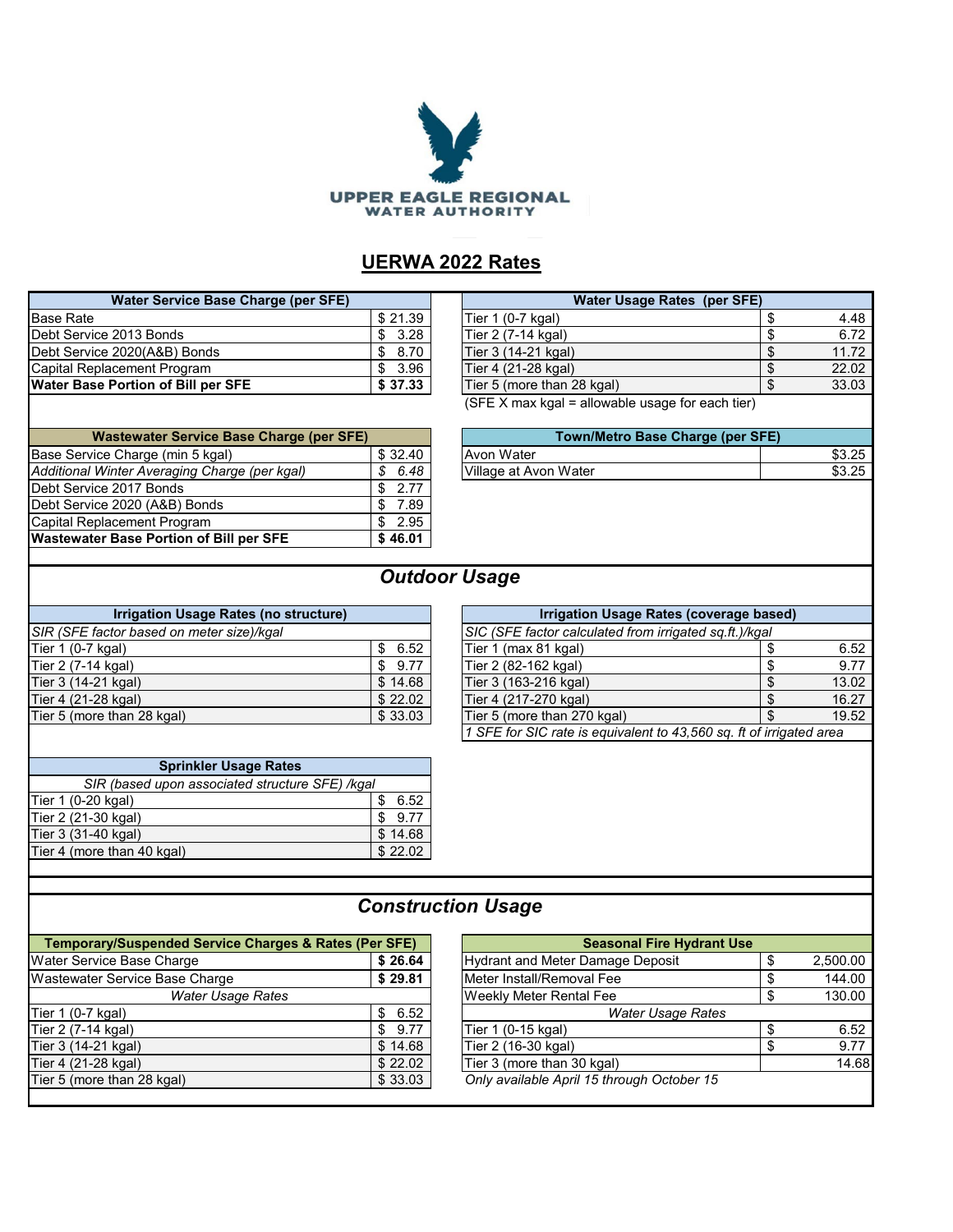# **Minturn 2022 Rates**

| Per 1,000 gallons<br><b>Trash Service</b><br>Residential Trash (Includes 1 can)<br>Senior Trash | S<br>\$ | 6.83  |
|-------------------------------------------------------------------------------------------------|---------|-------|
|                                                                                                 |         |       |
|                                                                                                 |         |       |
|                                                                                                 |         |       |
|                                                                                                 |         |       |
|                                                                                                 |         | 33.96 |
|                                                                                                 | \$      | 25.47 |
| Additional Trash Can (+1)                                                                       | \$      | 10.00 |
|                                                                                                 |         |       |
| <b>Sprinkler</b>                                                                                |         |       |
| Per 1,000 gallons                                                                               | \$      | 6.83  |
|                                                                                                 |         |       |
|                                                                                                 |         |       |
|                                                                                                 |         |       |
|                                                                                                 |         |       |
|                                                                                                 |         |       |
|                                                                                                 |         |       |

| Water Usage Rates (per kgal)       |             |
|------------------------------------|-------------|
| Per 1,000 gallons                  | \$<br>6.83  |
|                                    |             |
| <b>Trash Service</b>               |             |
| Residential Trash (Includes 1 can) | \$<br>33.96 |
| Senior Trash                       | \$<br>25.47 |
| Additional Trash Can (+1)          | \$<br>10.00 |
| <b>Sprinkler</b>                   |             |
| Per 1,000 gallons                  | \$<br>6.83  |
|                                    |             |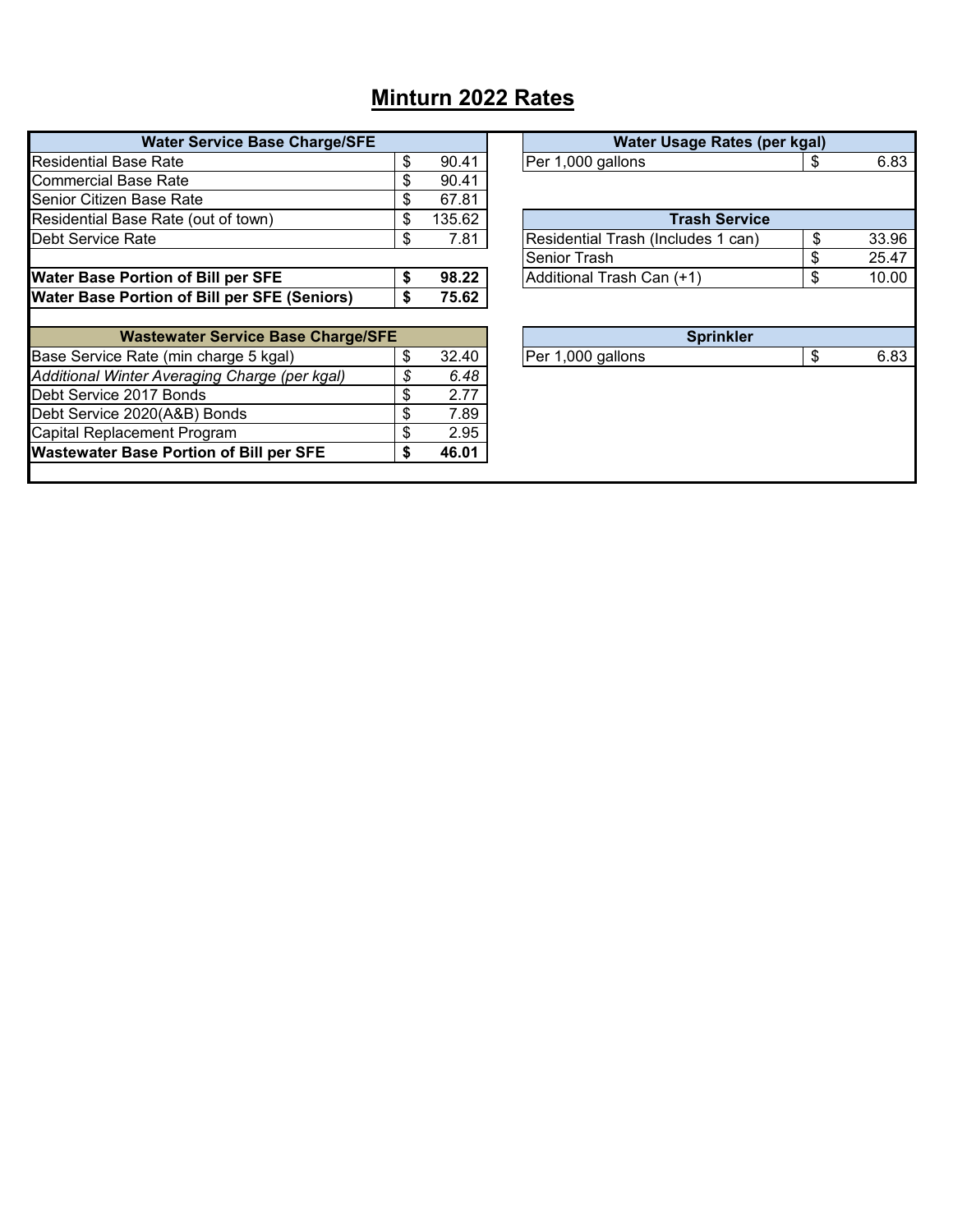

| <b>IMPACT FEES - As of January 1, 2022</b>                                                                                                                               |                                  |                                         |                      |                                    |           |                           |                  |                       |
|--------------------------------------------------------------------------------------------------------------------------------------------------------------------------|----------------------------------|-----------------------------------------|----------------------|------------------------------------|-----------|---------------------------|------------------|-----------------------|
| <b>EAGLE RIVER WATER &amp; SANITATION DISTRICT</b>                                                                                                                       |                                  |                                         |                      |                                    |           |                           |                  |                       |
|                                                                                                                                                                          | <b>RESIDENTIAL</b>               | <b>COMMERCIAL - Based on Meter Size</b> |                      |                                    |           |                           |                  |                       |
| <b>CONNECTION FEE</b>                                                                                                                                                    | <b>Base Rate Per Square Foot</b> | $\frac{3}{4}$ "<br><b>1.5 SFE</b>       | 1"<br><b>2.6 SFE</b> | $1\frac{1}{2}$ "<br><b>5.8 SFE</b> | 2"        | 3"<br>10.3 SFE 23.0 SFE I | 4"<br>40.9 SFE I | 6"<br>92.1 SFE        |
| <b>ERWSD-Wastewater</b>                                                                                                                                                  | \$4.62                           | \$15.852                                | \$27.476             | \$61.293                           | \$108,848 | \$243,058                 | \$432,220        | \$973,287             |
| <b>Vail Water Subdistrict</b>                                                                                                                                            | \$5.32                           | \$17,085                                | \$29,615             | \$66.064                           |           | \$117.320   \$261.976     |                  | \$465,862 \$1,049,045 |
| The following Other Impact Fee assessment may also apply:                                                                                                                |                                  |                                         |                      |                                    |           |                           |                  |                       |
| \$1.27 per sq. ft. of irrigation<br>Applies to new multi-family, open areas, new parks and commercial irrigated areas<br><b>ERWSD-Irrigation Water System Impact Fee</b> |                                  |                                         |                      |                                    |           |                           |                  |                       |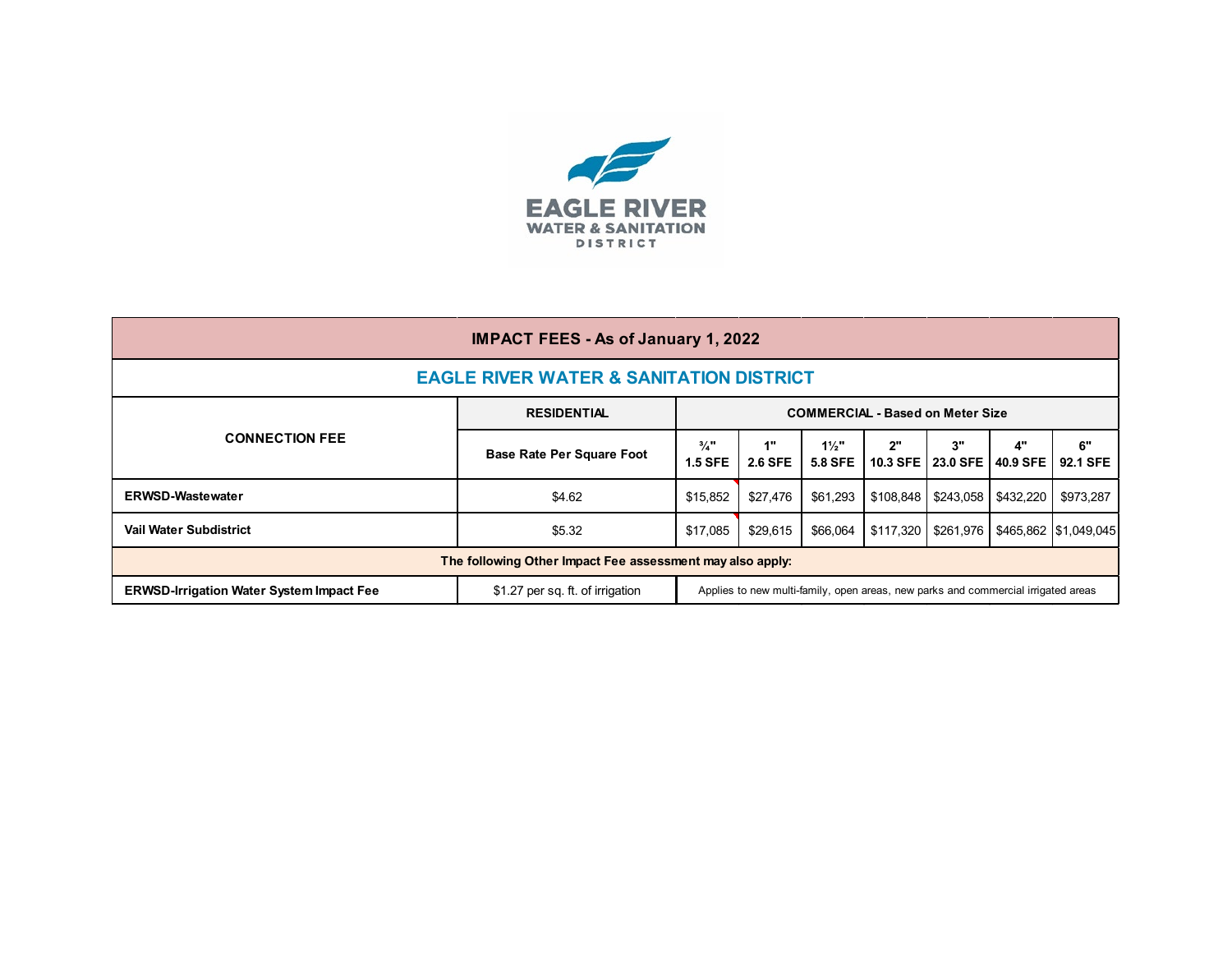

| <b>IMPACT FEES - As of January 1, 2022</b>                                                         |                                                                                         |                                    |                                                           |                                   |                              |                                |                                              |         |                  |                            |                                                |                                                          |                                                                      |
|----------------------------------------------------------------------------------------------------|-----------------------------------------------------------------------------------------|------------------------------------|-----------------------------------------------------------|-----------------------------------|------------------------------|--------------------------------|----------------------------------------------|---------|------------------|----------------------------|------------------------------------------------|----------------------------------------------------------|----------------------------------------------------------------------|
| <b>Upper Eagle Regional Water Authority</b>                                                        |                                                                                         |                                    |                                                           |                                   |                              |                                |                                              |         |                  |                            |                                                |                                                          |                                                                      |
|                                                                                                    |                                                                                         |                                    | <b>RESIDENTIAL</b>                                        |                                   |                              |                                |                                              |         |                  |                            | <b>COMMERCIAL - Based on Meter Size</b>        |                                                          |                                                                      |
| <b>DISTRICTS</b>                                                                                   | Residential<br><b>Base</b>                                                              | Up to X<br>Sq Ft                   | Thereafter per<br>Sq Ft                                   | Efficiency<br>Unit<br>$(0.5$ SFE) | Accomm<br>Unit<br>(0.35 SFE) | Swimming<br>Pools per<br>Sq Ft | $\frac{3}{4}$ "                              | 1"      | $1\frac{1}{2}$   | 2"                         | 3"                                             | 4"                                                       | 6"<br>1.5 SFE 2.6 SFE 5.8 SFE 10.3 SFE 23.0 SFE 40.9 SFE 92.1 SFE    |
|                                                                                                    |                                                                                         |                                    | Floor Area Tiers Sq Ft in TIER Price per Sq Ft TIER TOTAL |                                   |                              |                                |                                              |         |                  |                            |                                                |                                                          |                                                                      |
|                                                                                                    | TIER <sub>1</sub>                                                                       | $0 - 2,500$                        | \$5.42                                                    | \$13,545                          |                              |                                |                                              |         |                  |                            |                                                |                                                          |                                                                      |
| UERWA WSIF (Water System Impact Fee)                                                               | TIER <sub>2</sub>                                                                       | $2,501 - 3,500$                    | \$6.78                                                    | \$6,777                           |                              |                                |                                              |         |                  |                            |                                                |                                                          | \$18,570 \$32,187 \$71,802 \$127,511 \$284,732 \$506,329 \$1,140,168 |
|                                                                                                    | TIER <sub>3</sub>                                                                       | $3,501 - 5,000$                    | \$8.47                                                    | \$12,700                          |                              |                                |                                              |         |                  |                            |                                                |                                                          |                                                                      |
|                                                                                                    | TIER 4                                                                                  | $5.001 +$                          | \$10.59                                                   | + overage                         |                              |                                |                                              |         |                  |                            |                                                |                                                          |                                                                      |
| In Addition to the UERWA WSIF (above), Member Districts have the following Impact Fee assessments: |                                                                                         |                                    |                                                           |                                   |                              |                                |                                              |         |                  |                            |                                                |                                                          |                                                                      |
| Arrowhead Mountain - Water (1)                                                                     | \$8,250                                                                                 | 600                                | \$3.00                                                    | \$4,125                           | \$2,888                      |                                |                                              |         |                  |                            |                                                | \$7,500 \$13,000 \$29,000 \$51,500 \$115,000 \$204,500   | \$460,500                                                            |
| Bachelor Gulch - Water (1)                                                                         | \$5,500                                                                                 | 600                                | \$2.00                                                    |                                   | \$1.75 /sq ft \$1.75 /sq ft  |                                | \$2 per square foot of Commercial Floor Area |         |                  |                            |                                                |                                                          |                                                                      |
| Cordillera - Water (1)                                                                             | \$7,000                                                                                 | 2.500                              | \$2.00                                                    | \$2,500                           | \$1.750                      |                                | <b>N\A</b>                                   |         |                  |                            | \$13,000 \$29,000 \$51,500 \$115,000 \$204,500 |                                                          | \$460,500                                                            |
| Plus, Administrative Fee Sewer Lines                                                               |                                                                                         |                                    | \$1,500                                                   |                                   |                              |                                |                                              |         |                  | \$1,500                    |                                                |                                                          |                                                                      |
| Town of Avon - Water $_{(1)}$                                                                      | \$4,000                                                                                 | 3,000                              | \$2.00                                                    | \$2,000                           | \$1,400                      | \$2.00                         | \$6,000                                      |         |                  |                            | \$10,400 \$23,200 \$41,200 \$92,000            | \$163,000                                                | \$368,000                                                            |
| Plus, Oversized Unit Surcharge (Applies to units in Avon)                                          | \$0                                                                                     | 3,000                              | \$1.40                                                    |                                   |                              |                                |                                              |         |                  | up to \$4,200 per SFE      |                                                |                                                          |                                                                      |
| Plus, Oversized Unit Surcharge (Applies to units in Mtn. Star)                                     | \$0                                                                                     | 7.500                              | \$1.40                                                    |                                   |                              |                                |                                              |         |                  | up to \$4,200 per SFE      |                                                |                                                          |                                                                      |
| Village at Avon/Traer Creek - Avon Water (1)                                                       | \$4,000                                                                                 | 3,000                              | \$2.00                                                    | \$2,000                           | \$1,400                      | \$2.00                         | \$6,000                                      |         |                  | \$10,400 \$23,200 \$41,200 | \$92,000                                       | \$163,000                                                | \$368,000                                                            |
| Plus, Incremental Sewer Tap Fee                                                                    |                                                                                         |                                    | \$1.16                                                    |                                   |                              |                                | \$3,959                                      |         | \$6,862 \$15,307 | \$27,184                   | \$60,701                                       | \$107,942                                                | \$243,068                                                            |
| Plus, Water Development Fee                                                                        | Tier 1                                                                                  | $0 - 600$                          | \$2.50                                                    | (Min \$1,500                      |                              | \$2.00                         | \$3,000                                      | \$5,200 |                  | \$11,600 \$20,600          | \$46,000                                       | \$81,500                                                 | \$184,000                                                            |
|                                                                                                    | Tier 2                                                                                  | >601                               | \$2.00                                                    |                                   |                              |                                |                                              |         |                  |                            |                                                |                                                          |                                                                      |
|                                                                                                    | If connecting to the Wastewater System the following Impact Fee assessment shall apply: |                                    |                                                           |                                   |                              |                                |                                              |         |                  |                            |                                                |                                                          |                                                                      |
| <b>ERWSD-Wastewater</b>                                                                            | $\mathbf 0$                                                                             | N/A                                | \$4.62                                                    |                                   |                              |                                |                                              |         |                  |                            |                                                | \$15,835 \$27,447 \$61,229 \$108,734 \$242,804 \$431,769 | \$972,272                                                            |
| The following Other Impact Fee assessments may also apply:                                         |                                                                                         |                                    |                                                           |                                   |                              |                                |                                              |         |                  |                            |                                                |                                                          |                                                                      |
| <b>UERWA-Irrigation Water Impact Fee</b>                                                           |                                                                                         |                                    | \$1.29 per sq. ft. of irrigation                          |                                   |                              |                                |                                              |         |                  |                            |                                                |                                                          | Applies to new open areas, new parks and commercial irrigated areas  |
| West Edwards Sewer Encumbrance Fee                                                                 |                                                                                         | \$1,000 per SFE<br>\$1,000 per SFE |                                                           |                                   |                              |                                |                                              |         |                  |                            |                                                |                                                          |                                                                      |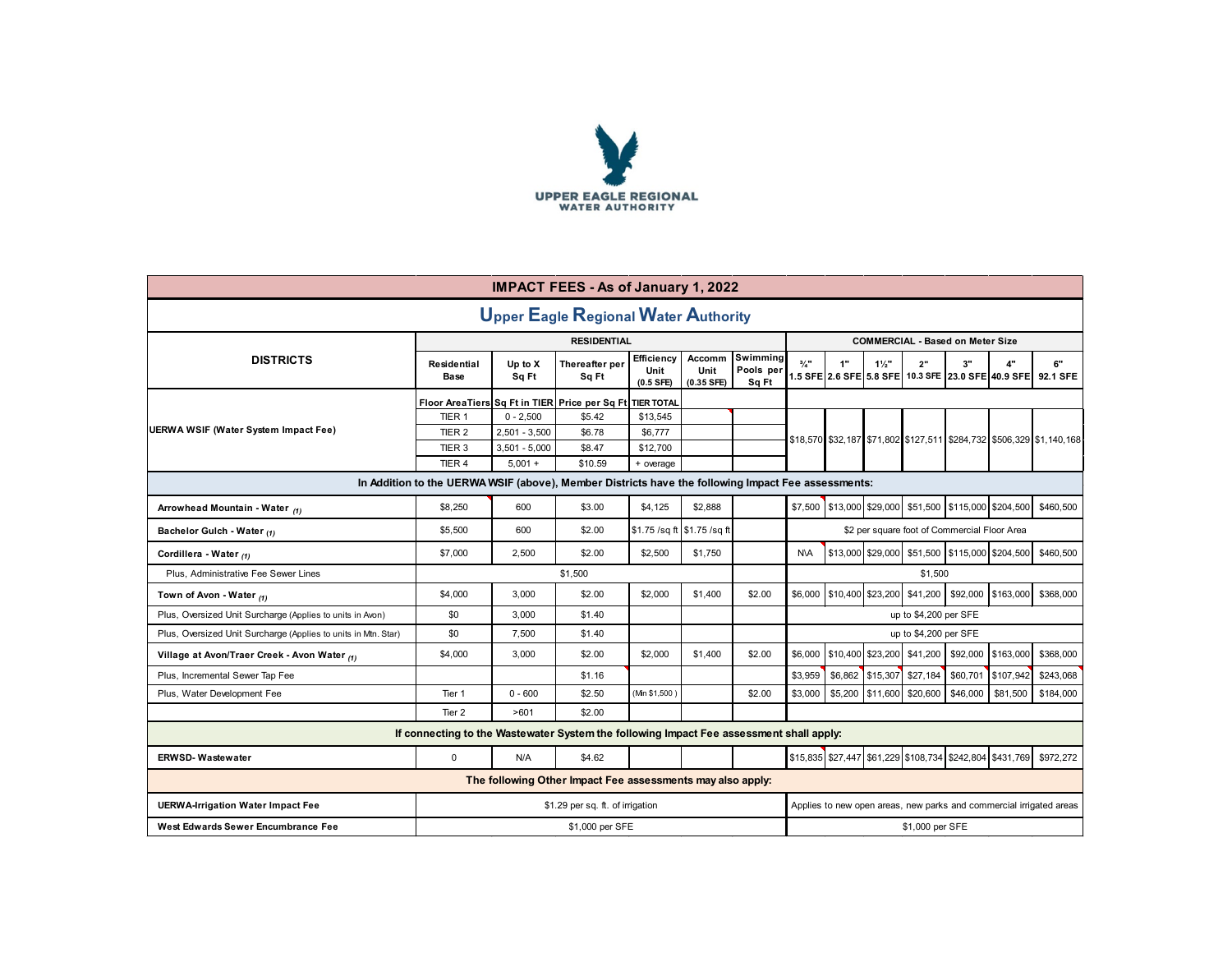

| <b>IMPACT FEES - As of January 1, 2021</b>                                      |                                                                                                                                                                                                                                                                    |                   |  |  |  |  |  |
|---------------------------------------------------------------------------------|--------------------------------------------------------------------------------------------------------------------------------------------------------------------------------------------------------------------------------------------------------------------|-------------------|--|--|--|--|--|
| <b>Eagle River Water &amp; Sanitation District</b>                              | <b>Upper Eagle Regional Water Authority</b>                                                                                                                                                                                                                        |                   |  |  |  |  |  |
| DEVELOPMENT FEE/DEDICATION/DEPOSIT                                              | <b>RESIDENTIAL</b>                                                                                                                                                                                                                                                 | <b>COMMERCIAL</b> |  |  |  |  |  |
| <b>Inclusion Fee</b>                                                            | \$1,000.00                                                                                                                                                                                                                                                         |                   |  |  |  |  |  |
|                                                                                 |                                                                                                                                                                                                                                                                    |                   |  |  |  |  |  |
| <b>Treated Water Storage Dedication (New Tank)</b>                              | Where no existing regional water storage is sufficent to serve the proposed development, an<br>applicant will be required to construct and dedicate water storage sufficent to serve the needs<br>of the development. See Treated Water Storage Dedication policy. |                   |  |  |  |  |  |
|                                                                                 |                                                                                                                                                                                                                                                                    |                   |  |  |  |  |  |
| <b>Water Rights Dedication Review Deposit</b>                                   | \$1,500.00                                                                                                                                                                                                                                                         |                   |  |  |  |  |  |
|                                                                                 |                                                                                                                                                                                                                                                                    |                   |  |  |  |  |  |
| Water Rights Dedication Cash-in-lieu Non-Summer Months Fee (Sept through April) | \$43,000 per consumptive acre-foot of water                                                                                                                                                                                                                        |                   |  |  |  |  |  |
| Water Rights Dedication Cash-in-lieu Summer Months Fee (May through August)     | \$10,500 per consumptive acre-foot of water                                                                                                                                                                                                                        |                   |  |  |  |  |  |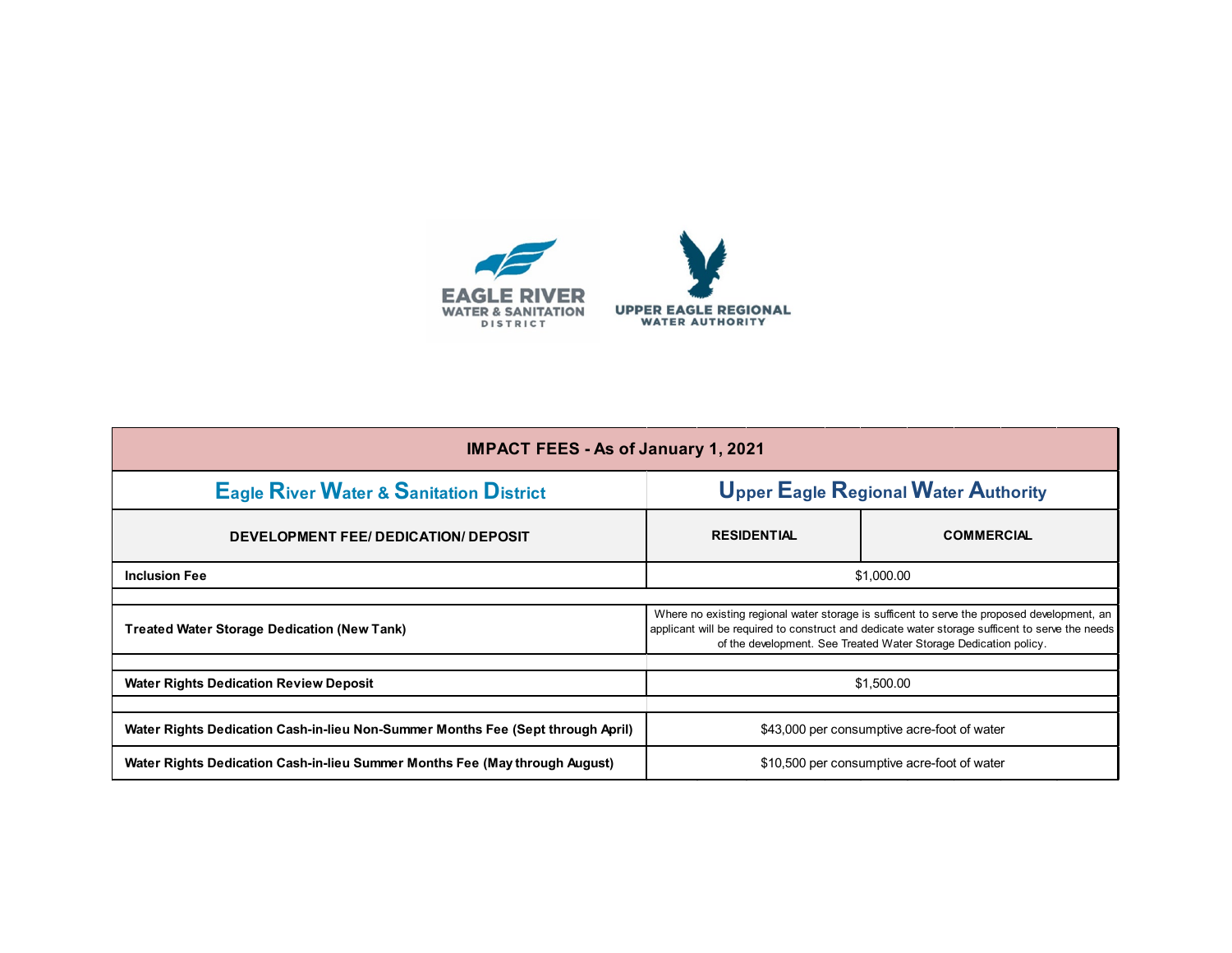| OTHER FINES AND FEES (as of 01/23/2020)          |                      |                                                                                   |  |  |  |  |
|--------------------------------------------------|----------------------|-----------------------------------------------------------------------------------|--|--|--|--|
| <b>Description</b>                               | <b>Fee/Fine</b>      |                                                                                   |  |  |  |  |
| <b>Backflow Program Noncompliance Fine</b>       |                      | \$500 per violation/per month                                                     |  |  |  |  |
| <b>Fire Hydrant Meter Relocation Fee</b>         | \$                   | 84.00                                                                             |  |  |  |  |
| Lien Fee for Unpaid Charges                      | \$                   | 200.00                                                                            |  |  |  |  |
| <b>Penalty Noncompliance Fee</b>                 |                      | \$100 per SFE/per month                                                           |  |  |  |  |
| <b>Recording Fee</b>                             | <b>Actual Cost</b>   |                                                                                   |  |  |  |  |
| <b>Re-inspection Fee</b>                         | \$                   | 168.00                                                                            |  |  |  |  |
| <b>Returned Check or ACH Fee</b>                 | \$                   | 25.00                                                                             |  |  |  |  |
| <b>Service and Inspection Calls</b>              | \$                   | 84.00                                                                             |  |  |  |  |
| Service Turn-off fee for remodel or construction | \$                   | 84.00                                                                             |  |  |  |  |
| System and/or Meter Tampering Fine               | \$5000 per violation |                                                                                   |  |  |  |  |
| Turn-off and Turn-on Fee for unpaid charges      |                      | \$100                                                                             |  |  |  |  |
| <b>Unauthorized Use Fine</b>                     | \$2000 per violation |                                                                                   |  |  |  |  |
| Waste Hauler Discharge Annual Permit Fee         | \$                   | 200.00                                                                            |  |  |  |  |
| Waste Hauler Discharge Fee                       |                      | \$0.25 per gallon (charge based<br>on size of tank regardless of<br>actual volume |  |  |  |  |